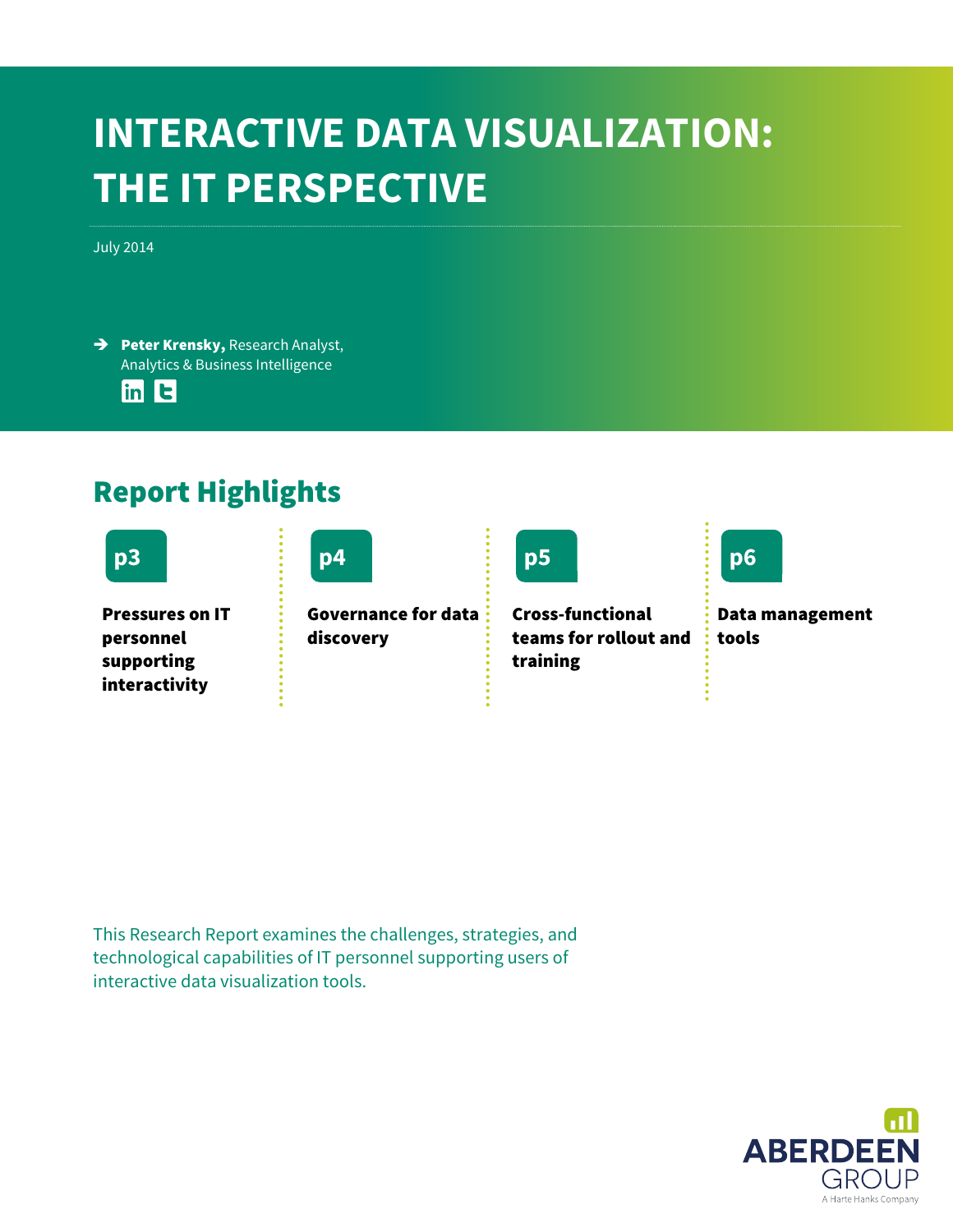**Aberdeen surveyed 109 individuals in IT roles involved with business analytics, 49 of whom support interactive data visualization tools.** 

### The View from Behind the Curtain

Recent Aberdeen Group research has gone through the [strategies and key technologies](http://www.aberdeen.com/Aberdeen-Library/8848/RA-interactive-data-visualization.aspx) surrounding interactive data visualization, as well as the [quantifiable benefits](http://aberdeen.com/Aberdeen-Library/8847/RR-interactive-data-visualization.aspx) derived from successful implementation. While the most exciting aspects of interactive data visualization may occur on the screens of users, it is always valuable to glance behind the scenes. Aberdeen surveyed 109 individuals in IT roles involved with business analytics, 49 of whom support interactive data visualization tools. This report offers the IT perspective on visual data discovery and highlights the differing practices and capabilities necessitated by interactivity.

### The Pressures of Interactivity

Supporting interactive visuals and data discovery presents specific pressures (Figure 1). A top concern of interactive visualization IT is that analytical decisions are based on inaccurate or incomplete data (cited by 31% of respondents). As stewards of business data, IT personnel are responsible for making comprehensive and definitive information available for visual discovery. Data that paints an incomplete or skewed picture is misleading at best and potentially disastrous for interactive visualization users. IT must work to improve overall data quality and help users interact with meaningful information.

The other top pressure haunting interactive visualization IT is fragmented and siloed information (31%). IT personnel see deep, disconnected wells of data throughout the organization which hinder discovery and collaboration. Users engaging interactive visuals within a data silo will only get a sliver of the complete business picture. Breaking down these silos is a top strategy for

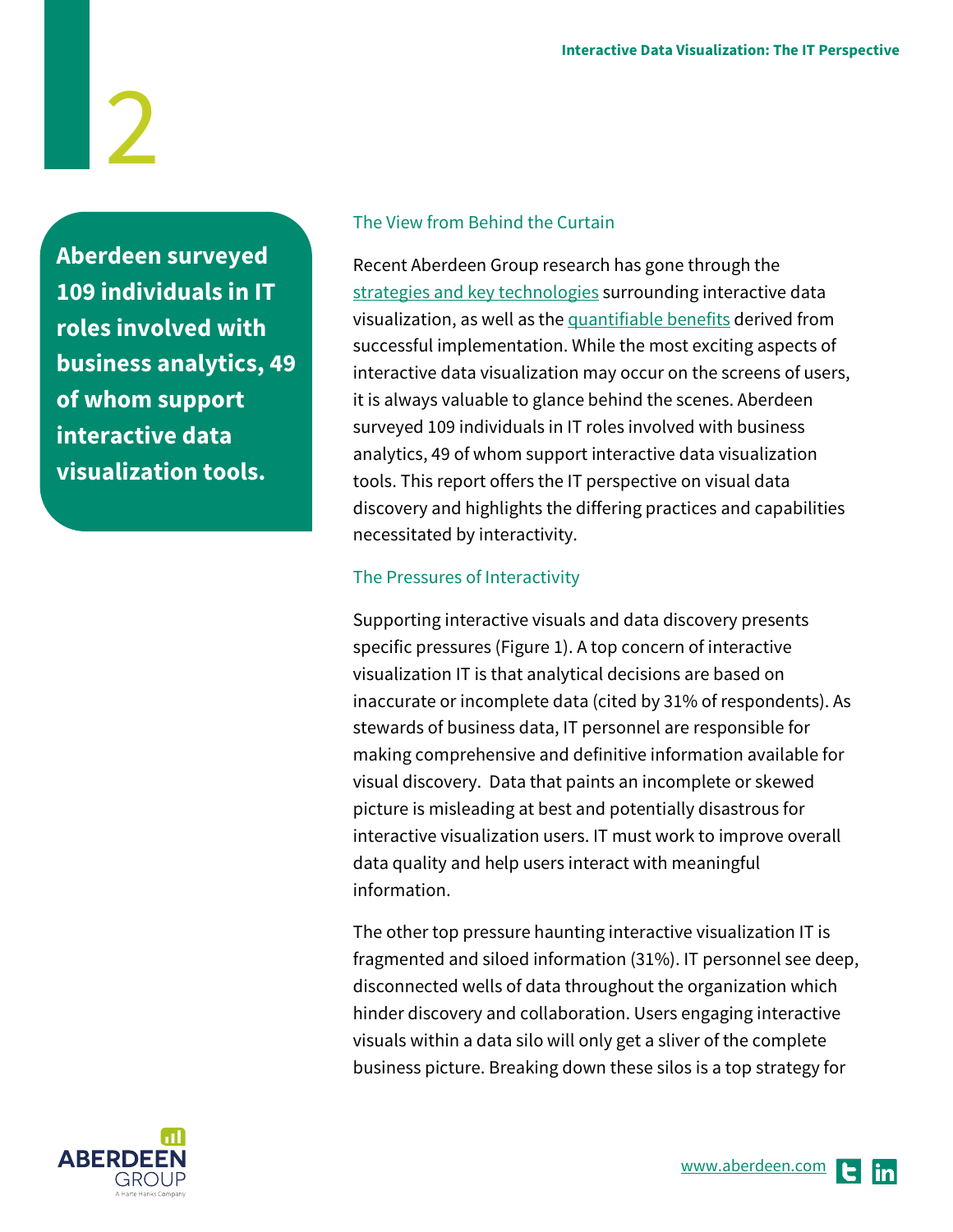3 IT departments supporting interactive visualization (see

sidebar).

### **Figure 1: Pressures on IT Supporting Interactive Visualization**



Source: Aberdeen Group, July 2014

Interactive visualization IT personnel can become victims of their own success. Twenty-nine percent (29%) cited additional decision makers wanting additional capabilities as another top pressure. As decision makers interact with visuals and evangelize their analytical success stories, more individuals within the organization will clamor for the same capabilities. Greater demand means more users to support for IT. Finally, 29% of interactive visualization IT personnel feel the pressure of inefficiencies remaining hidden due to a lack of operational visibility. These individuals work to draw more operational data into interactive visuals so that decision makers can discover broken processes and unnecessary costs.

### Governing Data and Managing Implementation

Interactive visualization is meant to help users discover new data and explore new angles towards insight. That level of

Interactive visualization IT personnel reported their top strategies around analytics:

- Deliver analytical capabilities to more operational business functions (43% of respondents)
- Enable users to be more self-sufficient with BI capabilities (39%)
- Improve crossdepartmental collaboration by breaking down information silos (35%)
- Create a long-term strategy or roadmap for managing the influx of data (24%)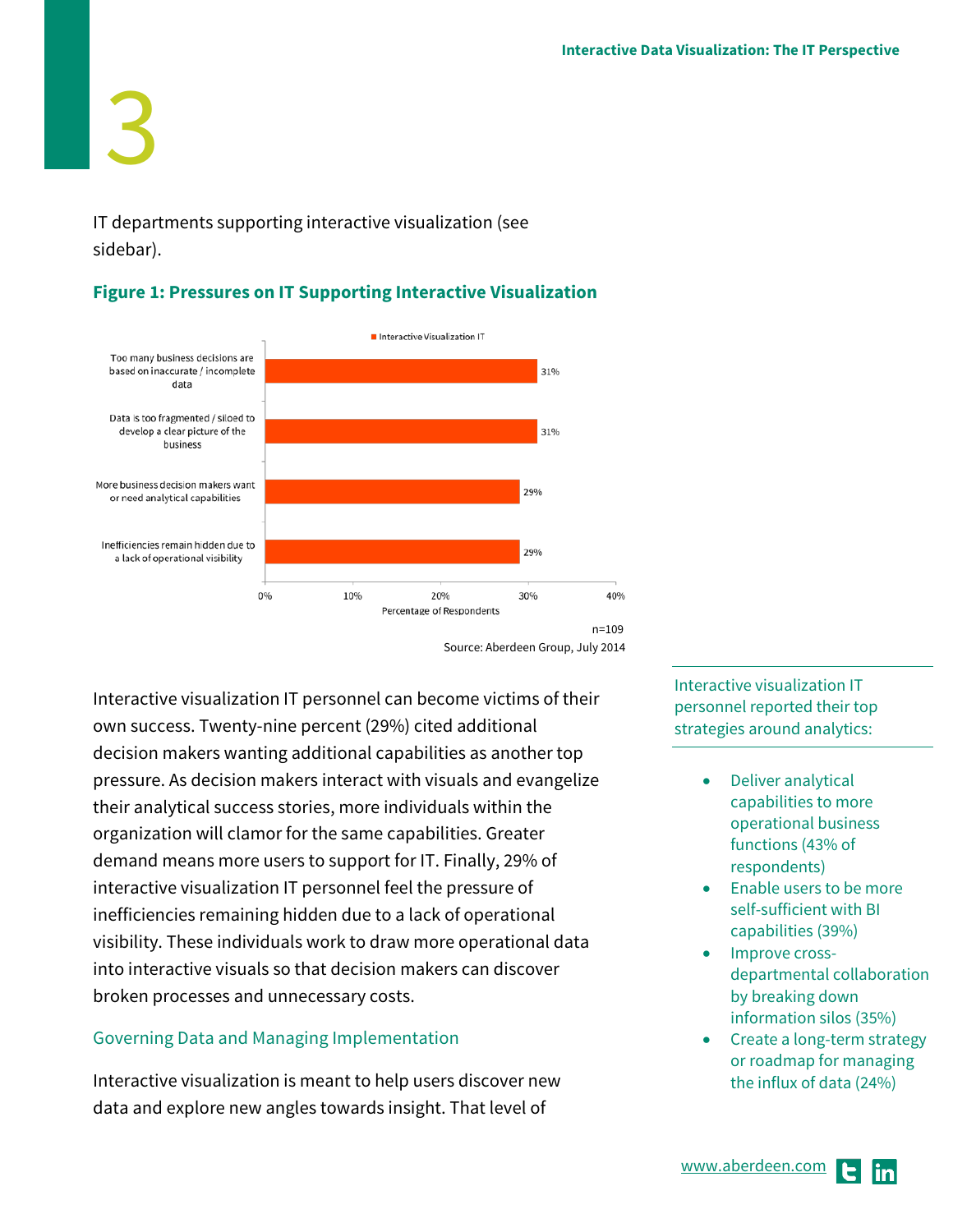According to Aberdeen'[s Analytical](http://www.aberdeen.com/Aberdeen-Library/8834/RR-analytical-mind-map.aspx)  [Mind Map,](http://www.aberdeen.com/Aberdeen-Library/8834/RR-analytical-mind-map.aspx) interactive visualization IT personnel are 45% more likely than static visualization IT personnel to be creators of analysis.

analytical freedom benefits from IT guidance and support (Figure 2). Organizations with interactive visualization capabilities are nearly twice as likely as those with static visualization to establish policies for governing data access. Interactive visualization IT personnel take the vast data volumes they oversee and create processes and structures to guide information down the proper channels. IT departments with strong governance policies and capabilities will be more successful in getting the right information into the right hands for analysis. Solid governance also ensures compliance with internal policies and any pertinent regulations. Responsibility for security and data privacy falls on IT, and interactivity increases the need to remain legally protected as users explore new data sources. Limiting access also allows IT to filter out irrelevant information for users. Aberdeen's *[Collaborative Data](http://www.aberdeen.com/Aberdeen-Library/9247/RR-collaborative-data-governance.aspx)  [Governance: Peeling the Red tape off Data Discovery](http://www.aberdeen.com/Aberdeen-Library/9247/RR-collaborative-data-governance.aspx)* offers additional insights on the value of governance and IT's role.

### **Figure 2: Governance and User-IT Collaboration**



 $n=109$ Source: Aberdeen Group, July 2014

Fifty-two percent (52%) of interactive visualization IT use crossfunctional teams of IT and users to facilitate the rollout of analytical projects, compared to 31% of static visualization IT. This facilitation can include implementation, planning, training, and webinars to boost employee buy-in and adoption of

Interactive visualization IT personnel averaged a 26% increase in searchable / discoverable data over the past year.

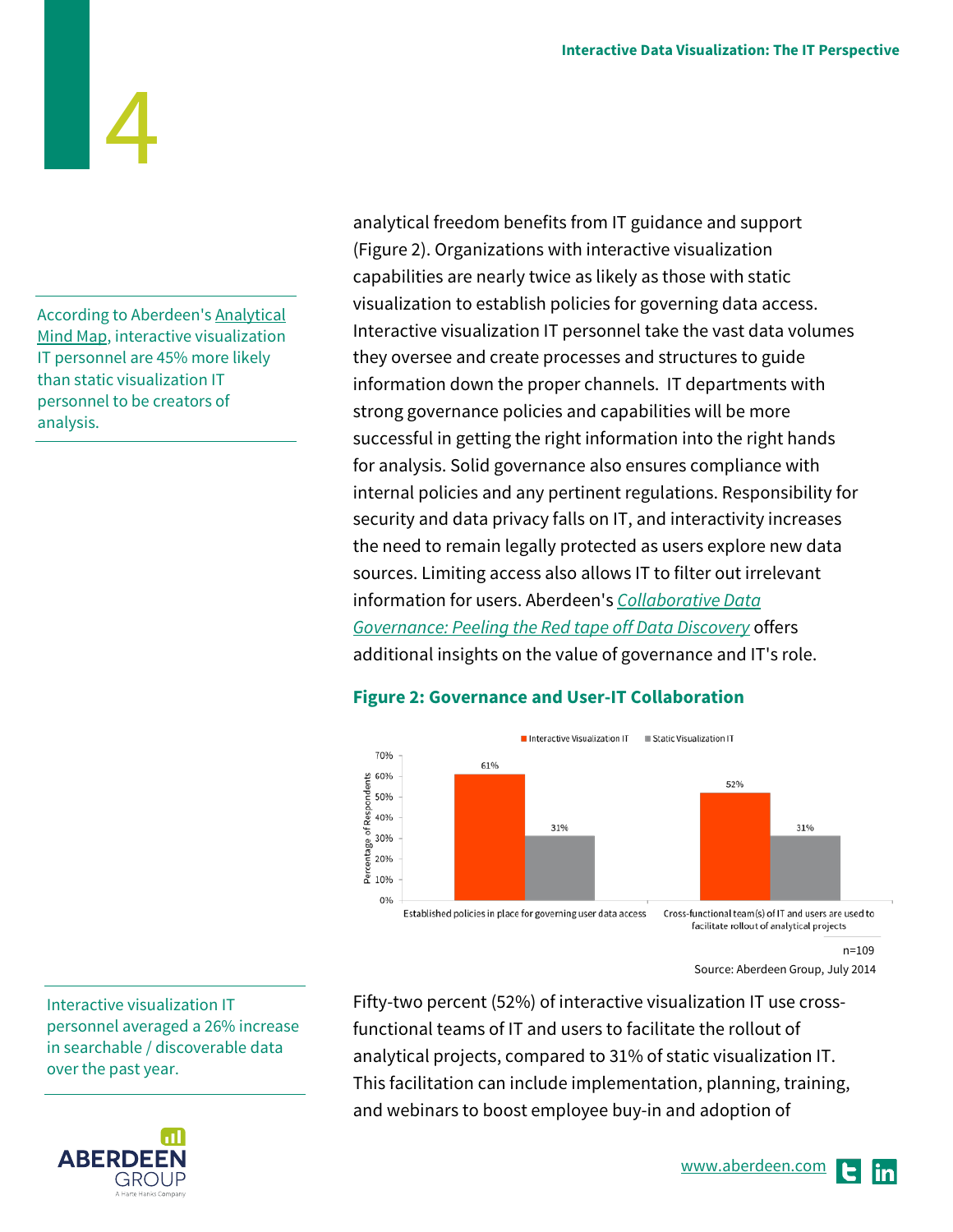analytical solutions. These teams also help develop and maintain open lines of communication between users and the IT department. Collaboration between users and IT fosters understanding. IT can better understand users' needs and provide superior support. Users can understand the demands of IT, such as governance, compliance, or responsibilities outside of data and analytics.

### If You Give IT a Cookie…

IT personnel are more than willing to take on the challenges of visual data discovery, but they may want a little something for the trouble (Figure 3). Interactive visualization IT personnel are 45% more likely than static visualization IT to have data management and data quality tools. Data management tools make it easier for interactive visualization IT to corral multiple data sources and offer users more robust possibilities for exploration. Fastidious data management also ensures that all users can find and leverage the same data. IT personnel using these tools to support interactive visualization strive for the brass ring of data management: a single version of the truth. Data quality tools address the top IT pressure of incomplete or inaccurate data feeding analysis. These tools help IT spot problem data before it misinforms users.

IT staff are more than willing to take on the challenges of visual data discovery, but they want a little something for the trouble.

Interactive visualization IT personnel named sales as their most productive internal collaboration partner, whereas static visualization IT personnel named operations.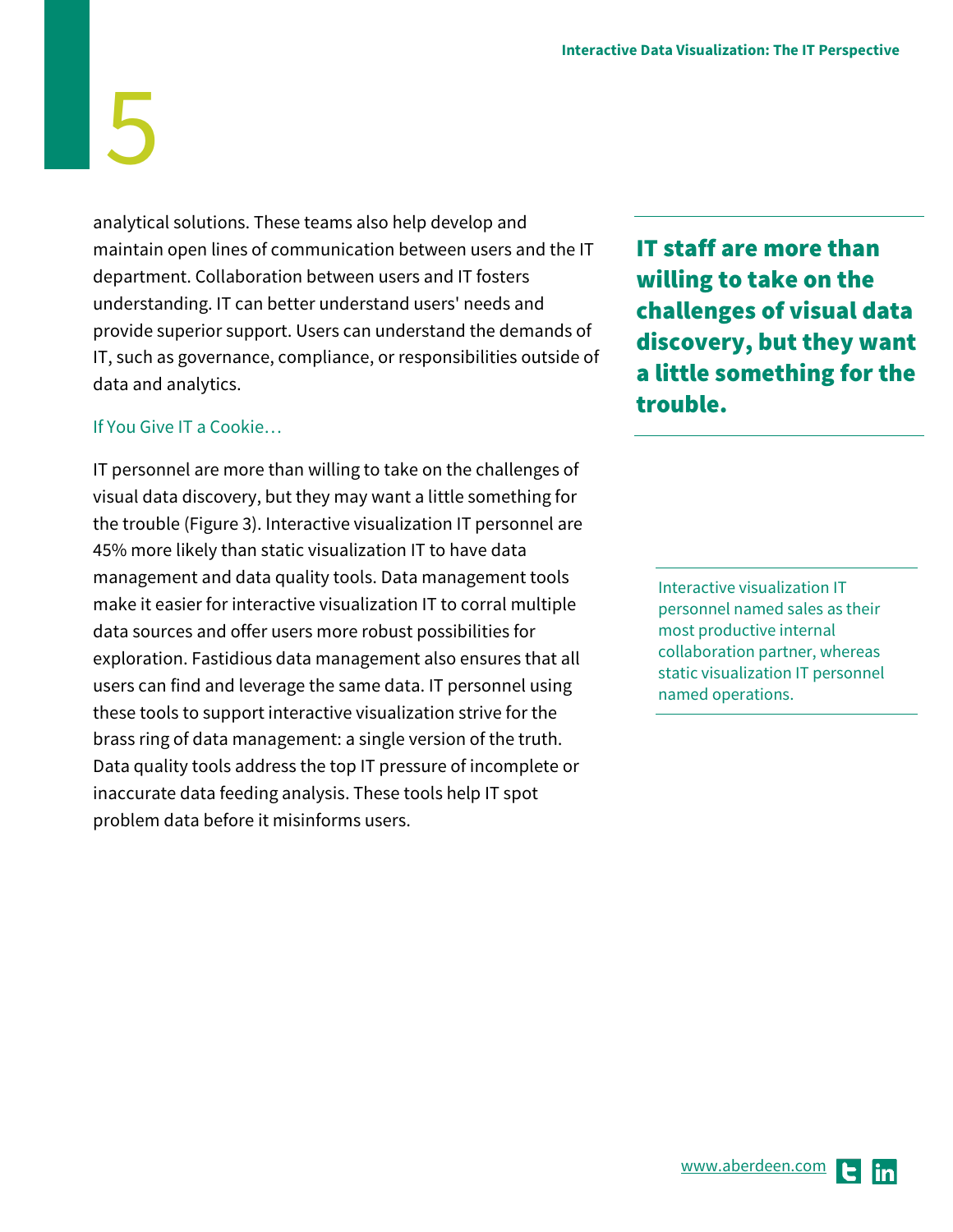

### **Figure 3: Additional Analytical Technologies**

Aberdeen's past interactive data visualization research has shown that technology adoption begets additional technology investments. Roughly half of IT personnel supporting interactive visualization reported adoption of in-memory analytics at their organization. Only 9% of IT folks supporting static visuals can say the same. IT working with in-memory technology saves users from having to wait while data is pulled from disk storage. Inmemory complements interactivity, as data sits at the ready, waiting to be quickly discovered. Aberdeen's report, *[In-Memory](http://www.aberdeen.com/Aberdeen-Library/9086/RR-InMemory-Analytics.aspx) [Analytics: So Much Data, so Little Time](http://www.aberdeen.com/Aberdeen-Library/9086/RR-InMemory-Analytics.aspx)*, found that 66% of inmemory analytics users are satisfied with the speed of information delivery.

#### Key Takeaways

Interactive data visualization drives numerous analytical improvements throughout the organization and opens up untold possibilities for data discovery. All of these desirable results are not possible without IT personnel to keep data flowing and users happy. Examining the challenges, strategies, and capabilities of interactive visualization IT provides insights to achieve superior analytics and data management:

### Related Research:

"In-Memory Analytics: So Much Data, so Little Time"

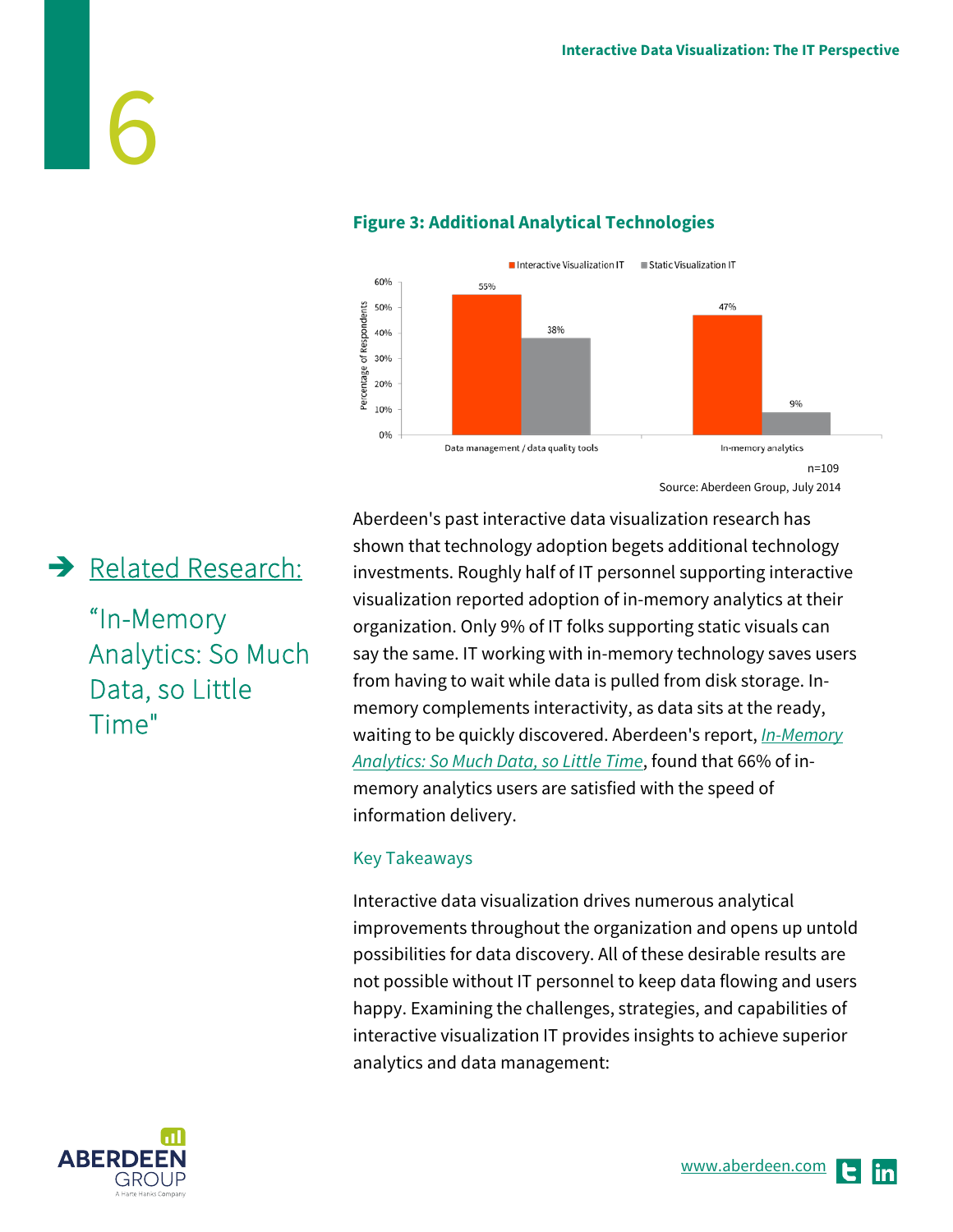- **→** IT personnel are worried about low quality data and **information silos.** Thirty-one percent (31%) of interactive visualization IT personnel are concerned that inaccurate or incomplete data is informing business decisions. The same percentage regards the threat of fragmented information and data silos obscuring analysis as a top pressure. These IT personnel must also deal with more and more decision makers clamoring for analytical capabilities and the ongoing need to improve operational visibility.
- **→** Interactive visualization IT employ intelligent **governance and implementation practices.** The freedom of visual data discovery benefits from IT guidance and support. Interactive visualization IT are nearly twice as likely as static visualization IT to have established data governance policies. Data governance gets the right information into the right hands and ensures compliance. Interactive visualizers are also 68% more likely to use cross-functional teams of IT and users to facilitate the rollout of analytical projects.
- **→ Technology begets technology.** Those organizations that have invested in interactive visualization tools often invest in other tools to make IT's lives a little easier. Interactive visualization IT personnel are 45% more likely than static visualization IT to have data management and data quality tools. They are also over five times as likely to have in-memory analytics.

Pay attention to the folks working behind the scenes; their insights can be just as valuable as the ones they help users generate.